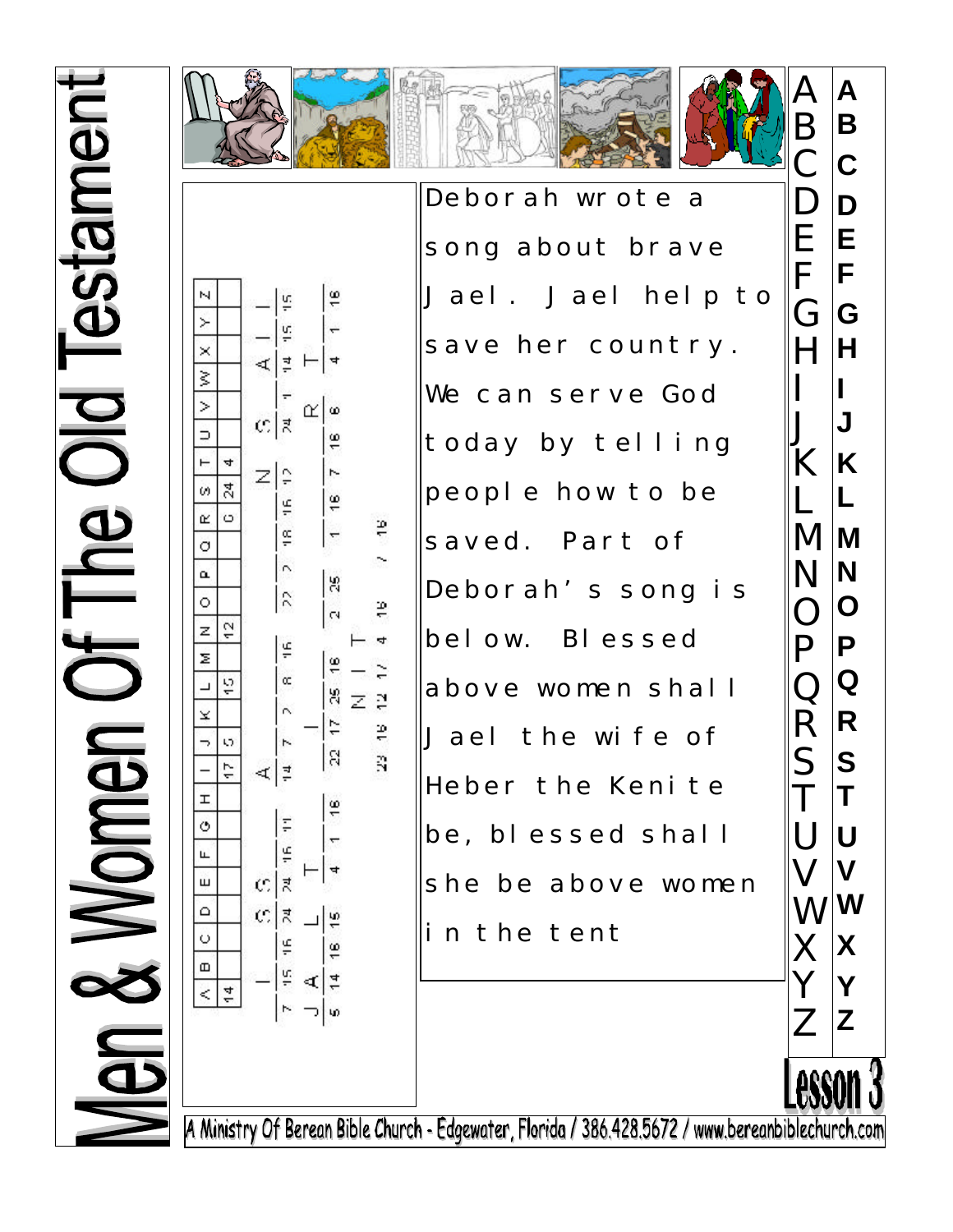## *Men & Women Of The Old Testament—Lesson 3— DEBORAH & JAEL!*

P1 During the early days of the Hebrew Bible, women had few rights. Little is told about women during this time period because they were not considered as important as men. For a woman to receive acknowledgment in writing during this time, she would have had to do something outstanding.

P2 Deborah and Jael are two women that play important roles in history. Deborah was a "prophet". She was judging Israel. She is described as taking part in one of Israel's most important leadership roles. If people had disputes, Judges were the ones that made a decision on who was right and what should be done about it.

P3 Deborah made a song about Jael that you can read in Judges chapter 5. Part of it goes like this: **Judg 5:24** Blessed above women shall Jael the wife of Heber the Kenite be, blessed shall she be above women in the tent. 25 He asked water, and she gave him milk; she brought forth butter in a lordly dish. 26 She put her hand to the nail, and her right hand to the workmen's hammer; and with the hammer she smote Sisera, she smote off his head, when she had pierced and stricken through his temples. 27 At her feet he bowed, he fell, he lay down: at her feet he bowed, he fell: where he bowed, there he fell down dead.

P4 The actual story is written in the Old Testament. In the story, Deborah summons an Israelite named Barak. Barak is to go to a place where he can defeat General Sisera. They have been oppressing the Israelites for twenty years. As it turns out, Barak defeats Sisera's army. However, Sisera himself manages to get away even though he is hurt. Later Jael kills Sisera and helps to free Israel.

P5 Many people do not know about this story. However many Philippine and Asian women are still very familiar and fond of this story. They would sometimes sing this song because they too were oppressed by enemies. Jael fought being oppressed, stood up, and did something about it. Sometimes you and I must do the same. Maybe not just the way she did, but we have the obligation as believers to do what is right.

P6 Deborah was a judge. This is a very important position not normally held by woman. At this time God used a woman because good men were hard to find. You will see this phrase over and over in the book of Judges: **Judg 17:6** In those days there was no king in Israel, but **every man**  did that which was **right in his own eyes**. Or this one: **Judg 6:1** And the children of Israel did evil in the sight of the LORD: Most people were not doing the will of God so God used some women to show Israel how to do right.

P7 This story should encourage us to know that God does not always use the strongest person or the prettiest or the biggest person to do his will. God will use anyone who want to do right. Remember! God plus one is always the winner.

P8 In closing, Deborah and Jael are two of the few women in the Hebrew Bible that are talked about. However they influenced many people through their actions and accomplishments. They play important roles and are important people in a time period when woman had few rights.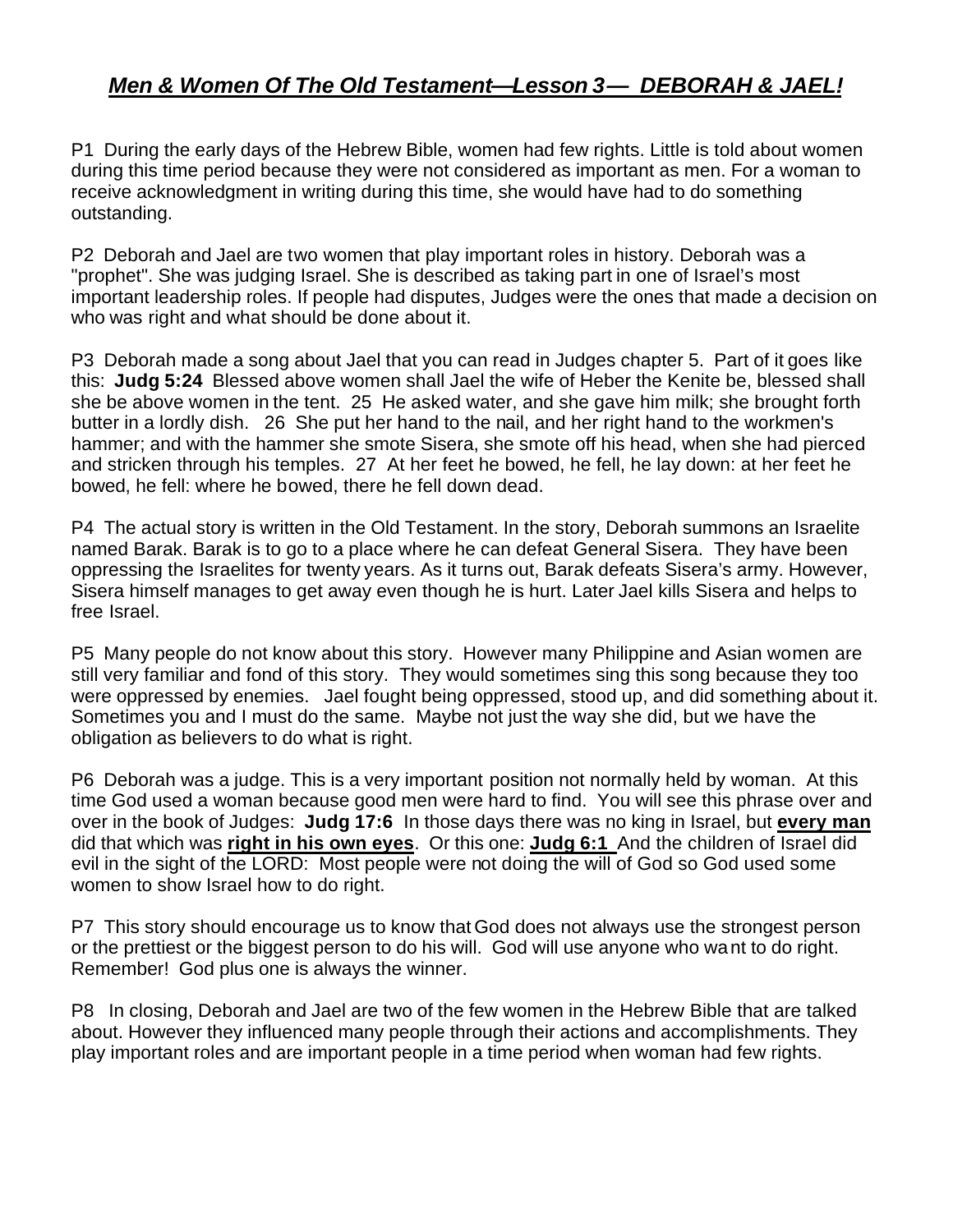THINK ABOUT IT…

- 1. What was the job of a Judge in Israel?
- 2. Why is it that there were FEW women Judges?
- 3. What does Judges 17:6 mean?
- 4. What is wrong with doing "that which is right in our own eyes"?
- 5. Who did Deborah write a song about?
- 6. Why do so many Philippine and Asian women know about the song Deborah wrote?
- 7. What kind of people does God use to get his will done?
- 8. Why should this story encourage us?
- 9. What have you learned about Jael & Deborah that you can use in your life?